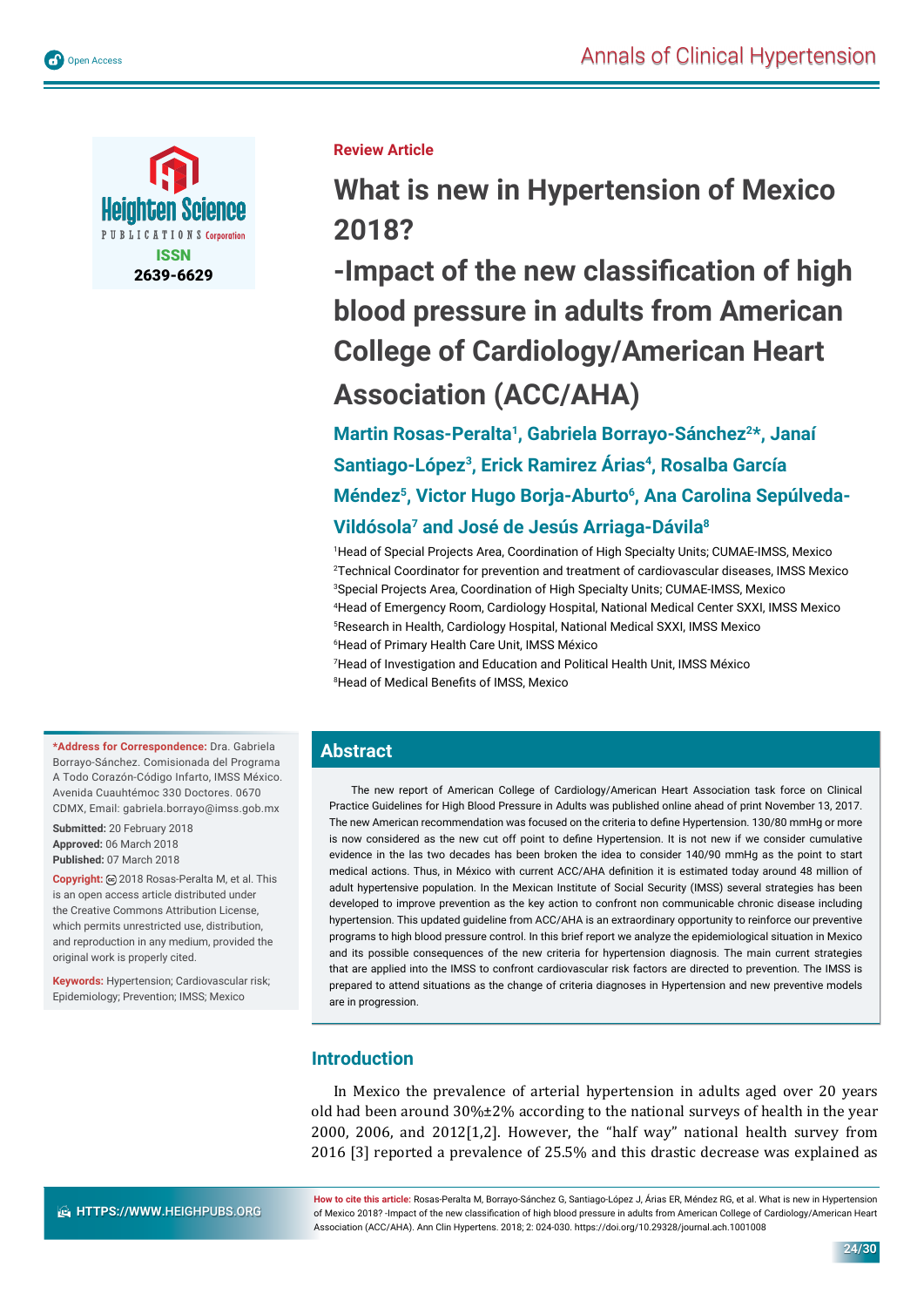a consequence of methodological aspects. This would have no apparent significance; however, we need keep in mind that it is the most common cardiovascular risk factor associated with coronary artery disease and cardiovascular death.

The new report of American College of Cardiology/American Heart Association task force on Clinical Practice Guidelines for High Blood Pressure in Adults was published online ahead of print November 13, 2017 [4]. The new American recommendation was focused on the criteria to define Hypertension. 130/80 mmHg or more is now considered as the new cut off point to define Hypertension. This dramatic feature of the new guidelines will likely influence the management of hypertension globally but especially in countries such as Mexico already facing an enormous public health challenge (with the previous definition of hypertension  $\geq 140/90$  mm Hg). The high incidence of hypertension in Mexico (a result of lower thresholds), however, should not be dismissed as absurd or impractical. Rather, it is a clarion call to reduce the dreadful consequences of chronic disease burden driven by elevated BP levels. Time has come (but not run out) to implement effective public health policy on a war footing for accurate measurement of BP and effective treatment of hypertension of any degree. Nevertheless they claim that this classification gives more opportunity to not pharmacological preventive medicine.

It is known that the cardiovascular risk starts from 120/80 mmHg. Nonetheless, high blood pressure is a continuous process and its cut off points to classify and make diagnosis of hypertension should be taken in account very carefully. In other words, a patient with diabetes and blood pressure of 135/83 with evidence of injury to white organ (i.e. microalbuminuria) must be considered to pharmacological therapy additionally to life style changes. On the other side a patient with the same blood pressure level but without evidence of injury to white organ and only overweight, changes in weight and life style could be enough.

The ACC and AHA sponsor the development and publication of guidelines on November 2017. Guidelines are official policy of the ACC and AHA and they have added a new classification of Hypertension (Table 1).

| Table 1: New Classification of Hypertension (AHA/ACC November 2017). |                            |
|----------------------------------------------------------------------|----------------------------|
| Normal:                                                              | Less than 120/80 mm Hq     |
| Elevated:                                                            | 120-129/less than 80 mm Hg |
| Stage 1 Hypertension:                                                | 130-139/80-89 mm Hg        |
| Stage 2 Hypertension:                                                | At least 140/90 mm Hg      |
| Hypertensive crisis:                                                 | Over 180/120 mg Hg         |

Thus, the updated guideline classifies hypertension as a BP reading of 130/80 mmHg or higher. As a consequence the absolute number in millions of patients with a diagnosis of high blood pressure increased exponentially. We present in this brief report the epidemiological situation of hypertension in Mexico, and the current strategies to confront this pandemic.

## **National health survey (ENSANUT 2012)**

In Mexico the prevalence in 2012 was from 31.5% (95% CI 29.8 33.1), (figure to the majority of Latin American countries) and is highest in adults with obesity ((42.3%) 95% CI 39.4-45.3) in adults with normal (BMI) body mass index ((18.5%) 95% CI 16.2-21.0), and in adults with diabetes ((65.6%) 95% CI 60.3-70.7) that without this disease (27.6%, 95% CI 29.2-26.1). In addition, during the 2012 ENSANUT observed that 100% of hypertensive adults 47.3% unaware from hypertension.

The trend of hypertension in the last six years (2006-2012) has remained stable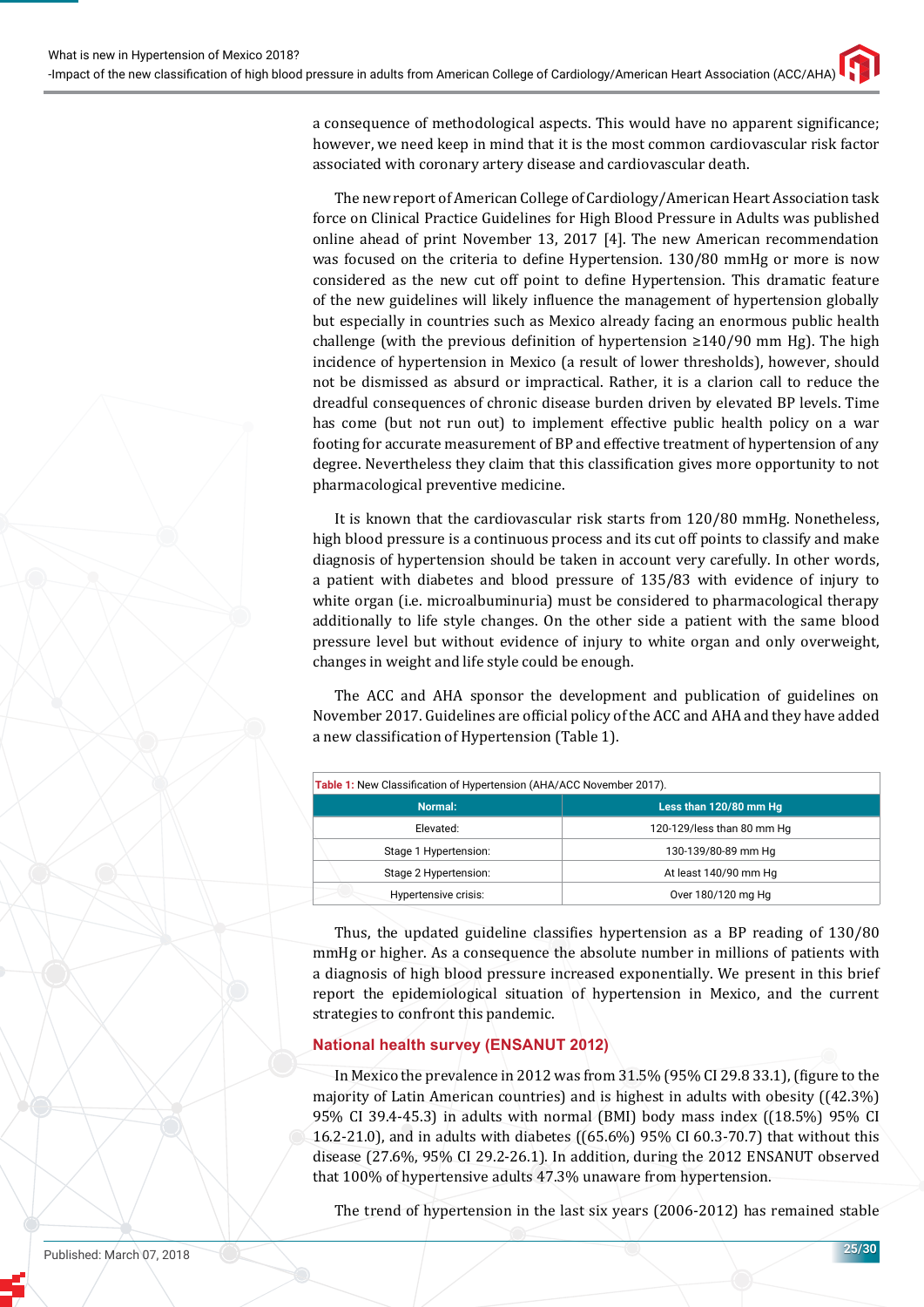both in men (32.4 vs 32.3%) and women (31.1 vs 30.7%) and the proportion of individuals with prior diagnosis did not increase in the previous six years. Differences between the prevalence of the major and minor age groups, e.g. in 2012 are also similar in its distribution of the prevalence of hypertension was 4.6 times lower in the Group of 20 to 29 years of age (p<0.05) than in the Group of 70 to 79 years (Figure 1).

The prevalence of hypertension varied according to regions, towns and socioeconomic level (SEL). Thus, a prevalence significantly higher ( $p<0.05$ ) in the northern region of the country (36.4%) was detected compared with the South (28.5%), in urban localities (31.9%) and in rural areas (29.9%). In other words, the hypertension prevalence needs to be considered according with geographical and sociological conditions. In addition, the individual characteristics such as age, associated comorbidities, weight, sex, genetic and education must be keep in mind. http://ensanut.insp.mx/doctos/analiticos/HypertensionArterialAdultos.pdf (2012). Around 17 million of hypertensive patients were estimated in 2015, see figure 1.

## **Half-way National health survey (HW-ENSANUT 2016)**

A national probabilistic, conglomerated, stratified and cluster with regional and urban and rural representation health survey was performed. 9,474 homes were explored; 29,795 individuals of the following age groups were selected at random: 5-11 years (school age), 12-19 years (adolescents) and 20 and more years (adults). The sampling framework of primary units in urban areas was the list of BGA (Basic Geo-statistics Areas) built by the INEGI (National Institute of geography and statistics) 2010 census. The rising period May to October 2016.

## **High Blood Pressure**

In the HW-ENSANUT 2016, the blood pressure measurement was performed using a digital device (Omron HEM-907 XL). In the other hand, the 2012 ENSANUT survey the blood pressure measurement was performed using mercury device. The same protocol was used in both surveys and procedures recommended by the American Heart Association [2]. Information analysis only considered valid data all those values of systolic blood pressure (TAS) greater than 80 mmHg and voltage greater than 50 mmHg diastolic blood pressures (DBP). The classification used for categorizing the blood pressure was described in the national report for the diagnosis of Arterial high blood pressure (JNC 8). It was classified as Normotensive adults with TAS<140 mmHg and TAD<90 mmHg; and as hypertensive adults who reported having previously



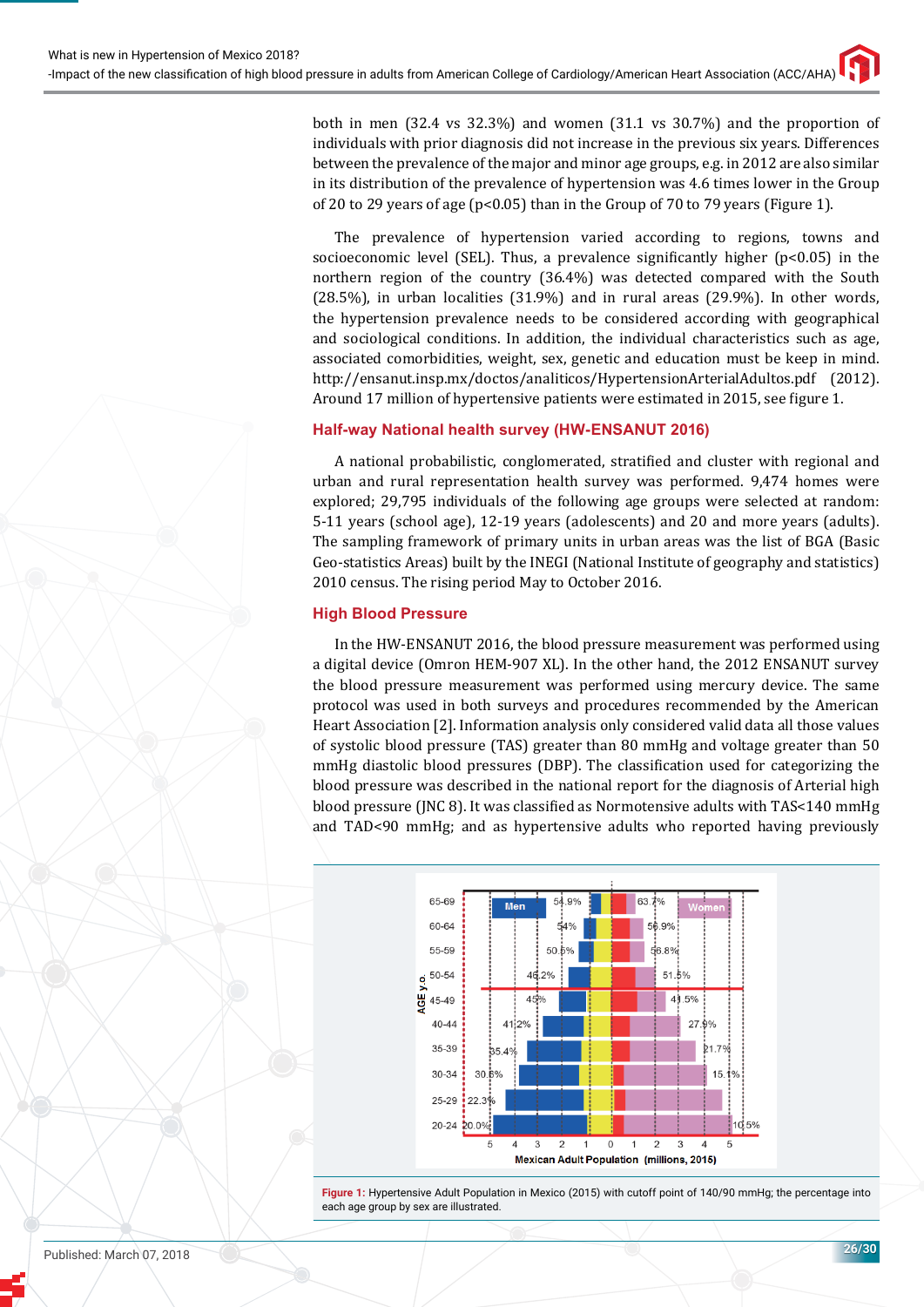received a medical diagnosis of high blood pressure (hypertension), or had figures of TAS≥140 mmHg or TAD≥90 mmHg.

Adults with hypertension were considered as controlled when systolic was <140 mmHg and diastolic was <90 mmHg. It should be noted that this report was presented according to adjusted prevalence by findings, and therefore these prevalence differ from those reported in publications where the adjustment to national survey was not made. This is the case of HW-ENSANUT 2016 where the prevalence of hypertension was reported in 25.5%, 40.0% of them had been unaware of hypertension diagnosis and only the 58.7% of adults with prior diagnosis were found in adequate control (< 140/90 mmHg). The diagnosis of this disease tends to be higher in women than in men (70.5 vs 48.6%) and decreased 7.8% from 2012 to 2016. Although this prevalence has remained virtually unchanged between 2012 and 2016, because of the consequences that causes on the health of the population, the efforts of the health system should step up for improving the prevention and control of who and the suffers from.

### **Impact of new ACC/AHA criteria [4] for diagnosis of Hypertension in Mexico**

In Mexico for example at the middle of 2017 exists around  $\sim$ 128 million people, 65% of them (76 million) corresponds to population aged over 20 years old. Prehypertension or also called borderline blood pressure was considered in previous JNC-8 report and its prevalence was informed around 25-30% in the adult population. In Mexico, the prevalence of pre hypertension was informed in 2015 to be 37.5% (95% confidence interval (CI): 36.0–39.0): 46.7% were men (95% CI: 44.1-49.4) and 33.2% (95% CI: 31.5–5.0) were women [5]. This is a dramatic national situation because of 37% of prehypertension in Mexico represents around 30.9 million adult population. In addition with a prevalence estimated in 30% around 22.8 million would be within the diagnosis of hypertension with criteria of 140/90 mmHg, but with the new criteria of the AHA, as we mentioned before, the population with hypertension is at least twice. This is a real epidemiological alert that will require new strategies to confront it. Therefore, In other words, we need programs to prevention and treatment that should be established to around 53 million of adults in Mexico. It reinforce epidemiological alert of an old problem with new diagnostic-therapeutic challenges.

However, the problem does not end with the new number of patients with a diagnosis of hypertension. It must take into account that the rate of patients detected, treated and controlled with the previous breakpoint of 140/90 mmHg was low and not enough, therefore with the new cutoff point of 130/80 mmHg, the percentage of patients with hypertension controlled is reduced even more. While the focus of ACC/ AHA [4] seeks to address with greater emphasis preventive and non-pharmacological actions to treat hypertension implications real in countries like Mexico represent one major health challenge it publishes. The need to establish a position is clear and necessary.

#### **Current Actions**

The epidemiological transition of diseases in Mexico is recognized since the end of the last century. National health surveys, allowed the Government of Mexico to establish health policies directed specifically to confront this new pandemic. At the beginning of the new century came out of integrated programs of health now called PREVENIMSS. The integrated health programs, recognized as a strategy for the provision of services, which had as their general purpose the provision of systematic and orderly of related actions such as health promotion, nutrition surveillance, prevention, detection and control of diseases and reproductive health; stimulating in this way the culture of self-care. Today the results of this strategy are very relevant. The population served (PA) with respect to the target population went from 45 percent in 2008 to 65 percent in 2016. In this way, emphasizes the continuous rise in absolute numbers of the PA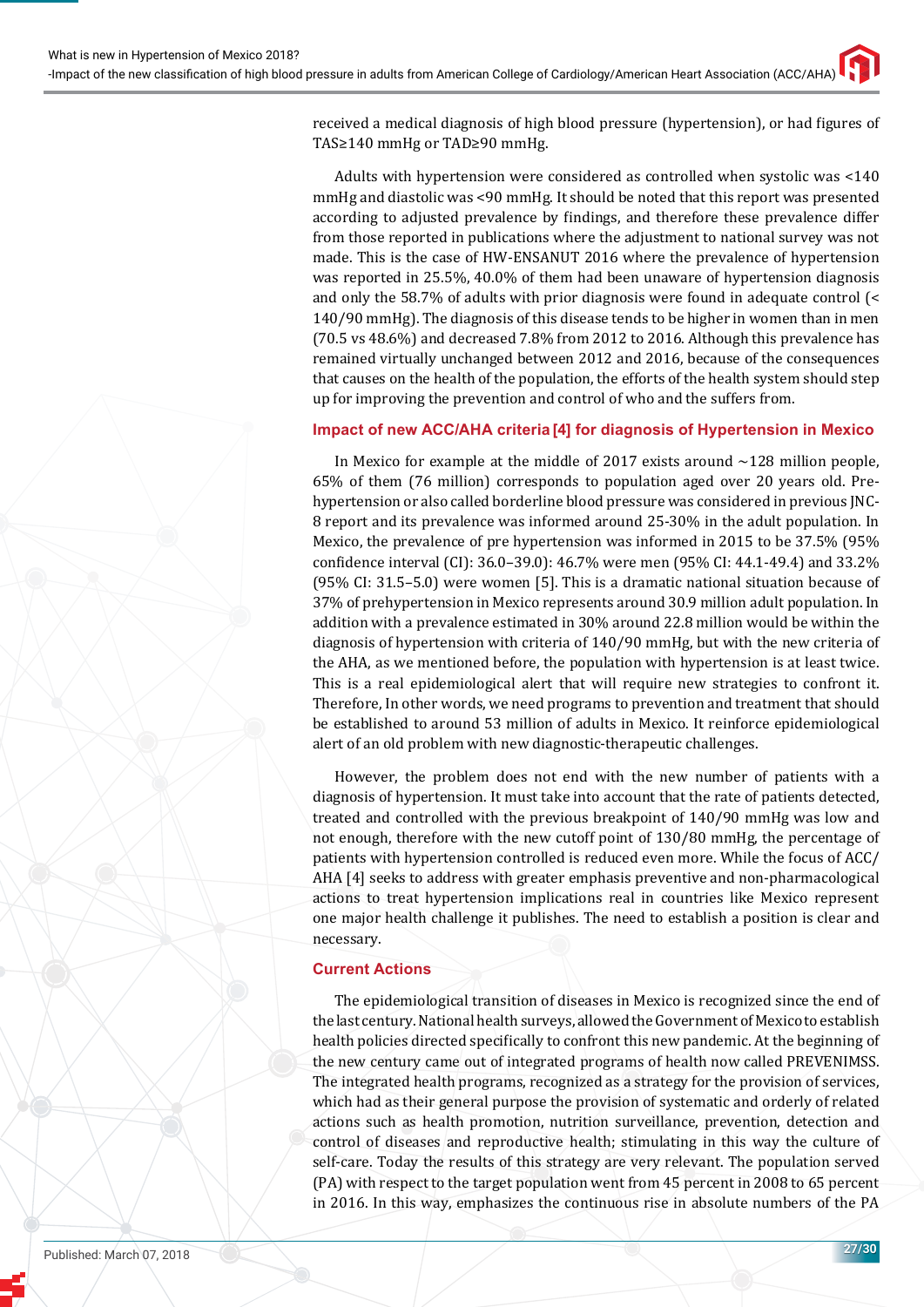which grew at 80.1 percent, in particular for the advancement of the goals of the global indicator of comprehensive care PREVENIMSS between 2008 and 2016. Moreover, the budget of the programed to 2012 prices grew a 27.7% between 2011 and 2016.

Despite the improvement in timely detection of chronic diseases, the great challenge is to achieve figures even higher for patients treated and controlled to avoid the generation of late complications such as heart attack of myocardium and brain, as well as arterial disease peripheral, kidney failure and blindness secondary to hypertensive and diabetic retinopathy. Online training systems have enabled to achieve greater coverage and seek to standardize the knowledge and direct actions in the operating field.

Constant alert even deficit-control ailments such as hypertension, diabetes, obesity, Dyslipidemia and smoking gender the search for alternatives to confront two fronts at the same time: i) timely detection and risk stratification (adequate (risk calculator) and ii) increase the percentage of long-term cardiovascular risk factors monitoring and control [6-14]. It recently published a special supplement focused on the national consensus of arterial hypertension in Mexico and specific clinic situation [17-20].

## **Preventive Model**

The Mexican of the Social Security Institute (IMSS), adjusted its model of care of the curative to preventive, to deal with the growth of the four major chronic degenerative diseases (diabetes, cardiovascular ailments, breast and prostate cancer) that are the main causes of death in the country [21,22]. The new model is to deploy medical brigades to workplaces and create new clinics in specialized medicine, supported by an intelligence unit that will focus a follow-up, electronic board and custom data in time detected the potential risks that present beneficiaries about these diseases. The development of centers of ambulatory metabolic control with artificial intelligence units, represent a breakthrough of the IMSS and has been established in this administration the point of no return figure 2.

## **Chiquiti-IMSS & SI Program [23,24]**

The Mexican Institute of social security aware that changes in eating habits and life style have to begin from an early age actions in this regard have been deployed.



Published: March 07, 2018 **28/30**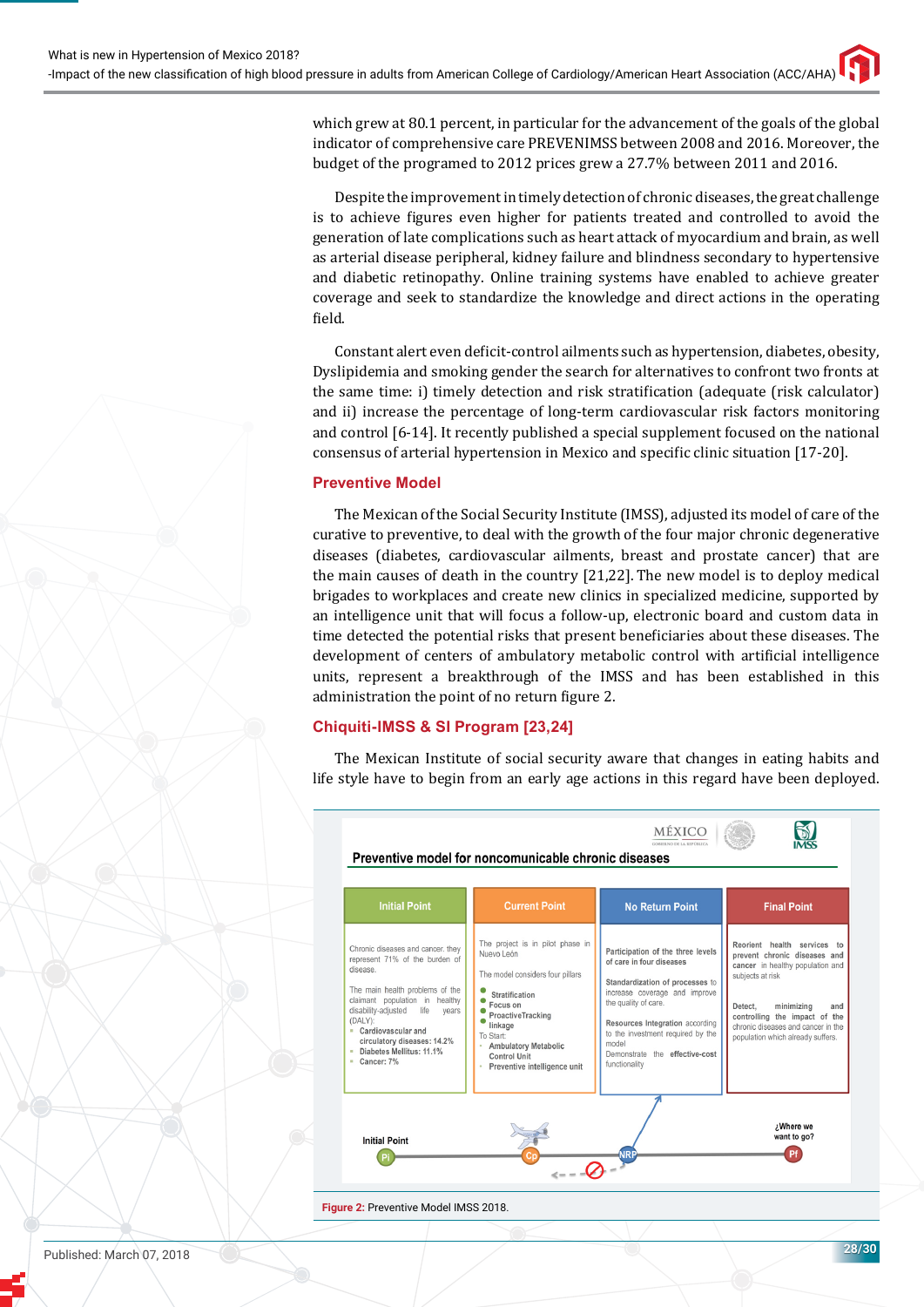Thus there are educational programs of health in child care and guidance in balanced nutrition as a preventive measure of obesity and chronic diseases. Recently also established a special education program for preschoolers that includes body health and knowledge of the cardiovascular system as well as handling of emotions, this pilot program will be implemented in 2018.

### **Future**

Prevention is angular piece in the care of the healthy patient at risk of developing the disease and secondary way to prevent complications of the already carriers of the same. The systemic arterial hypertension as one of the main factors of cardiovascular risk is not something new to the IMSS. Be aware that disease is a continuous and that their risk starts from 120/80 mmHg, however should individualize each case, Stratify properly and complete your cardiovascular risk and establish preventive measures as a first step. The change in eating habits and exercise must be set in all hypertensive patients unless this contraindicated. The generation of cohorts in follow-up to know the impact of pharmacological, preventive measures and quality of life in the new models are the challenge that will dictate the health policy of the institution more in health in Latin America.

## **Acknowledgement**

The authors want to thank to IMSS foundation, particularly to its general director, Lic. Patricia Guerra by her unconditional support and endorsement in the elaboration and diffusion of this work.

## **References**

- 1. Velázquez Monroy O, Rosas Peralta M, Lara Esqueda A, Pastelín Hernández G, Attie F, et al. Hipertensión Arterial en México: Resultados de la ENSA 2000. Arch Cardiol Mex. 2002; 72: 71-84. **Ref.:** https://goo.gl/XRK1bT
- 2. ENSANUT 2012. Hipertensión arterial en adultos mexicanos: importancia de mejorar el diagnóstico oportuno y el control. **Ref.:** https://goo.gl/t3rFU1
- 3. Encuesta Nacional de Salud y Nutrición de Medio Camino 2016. **Ref.:** https://goo.gl/LnNtKh
- 4. Whelton PK, Carey RM, Aronow WS, Casey DE Jr, Collins KJ, et al. 2017 ACC/AHA/AAPA/ABC/ ACPM/AGS/APhA/ASH/ASPC/NMA/PCNA guideline for the prevention, detection, evaluation, and management of high blood pressure in adults: a report of the American College of Cardiology/ American Heart Association Task Force on Clinical Practice Guidelines. J Am Coll Cardiol. Hypertension. 2017; 1097: 41519-41521. **Ref.:** https://goo.gl/iM2eix
- 5. Rodríguez-Ramírez M, Simental-Mendía LE, González-Ortiz M, Martínez-Abundis E, Madero A, et al. Prevalence of Prehypertension in Mexico and Its Association with Hypomagnesemia. Am J Hypertension. 2015; 28: 1024-1030. **Ref.:** https://goo.gl/hyR1zX
- 6. Jaffe MG, Young JD. The Kaiser Permanente Northern California story: improving hypertension control from 44% to 90% in 13 years (2000 to 2013). J Clin Hypertens. 2016; 18: 260-261. **Ref.:** https://goo.gl/KifGHc
- 7. Smith SC Jr, Benjamin EJ, Bonow RO, Lynne TB, Mark AC, et al. AHA/ACCF secondary prevention and risk reduction therapy for patients with coronary and other atherosclerotic vascular disease: 2011 update: a guideline from the American Heart Association and American College of Cardiology Foundation. J Am Coll Cardiol. 2011; 58: 2432-2446. **Ref.:** https://goo.gl/tHwFFo
- 8. Standards of Medical Care in Diabetes-2016: Summary of Revisions. Diabetes Care. 2016; 39: 4-5. **Ref.:** https://goo.gl/xwCdy9
- 9. Hysong SJ, Simpson K, Pietz K, SoRelle R, Broussard Smitham K, et al. Financial incentives and physician commitment to guideline-recommended hypertension management. Am J Manag Care. 2012; 18: 378-391. **Ref.:** https://goo.gl/WN844V
- 10. Petersen LA, Simpson K, Pietz K, Urech TH, Hysong SJ, et al. Effects of individual physician-level and practice-level financial incentives on hypertension care: a randomized trial. JAMA. 2013; 310: 1042-1050. **Ref.:** https://goo.gl/umG3QM